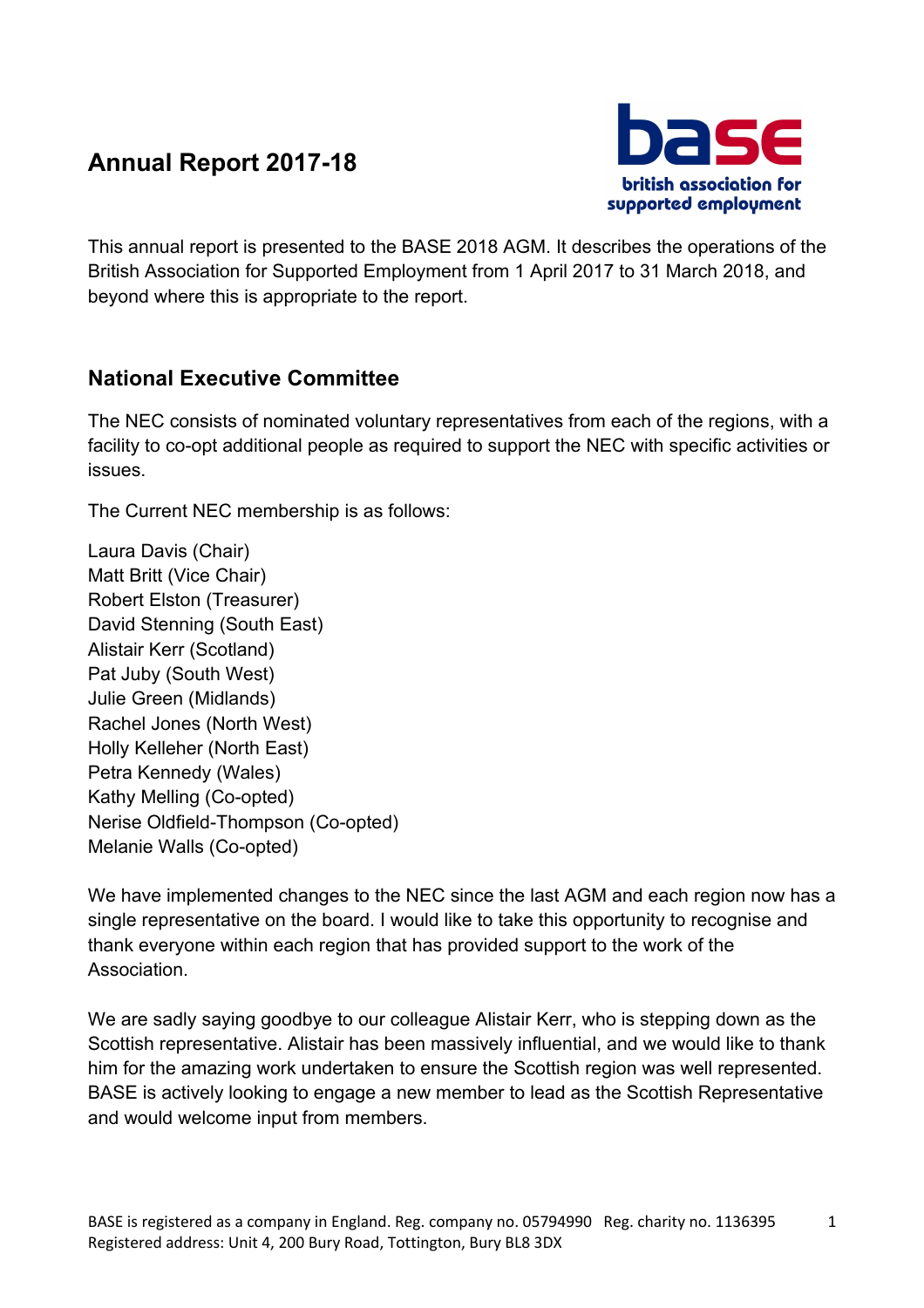Vikki Walters has stepped down as a South West representative due to workload pressures, however she continues to be a very active and positive leader within the sector. Rhys Toone has also stepped down as the North East representative. We would like to formally thank, Alistair, Vikki and Rhys for their longstanding contributions to the NEC and we are very pleased they are still involved in the sector.

I want to thank all the NEC members who volunteer their time and expertise both within the regions but also at Board level. Their commitment and connection to the regions is vital to the work of BASE and without them the organisation wouldn't function. I would also like to thank the organisations that employ our NEC members for their ongoing commitment to enable them to support the work of BASE.

I want to thank the three members of the NEC who were co-opted onto the committee for 2017-18: Mel Walls has continued to represent the Supported Business agenda, Kathy Melling who is supporting the organisation around education/transition and Nerise Oldfield-Thompson, who is leading on accreditation and, along with Kathy, continues to support the development and delivery of both the non-accredited and accredited qualifications. All three members go above and beyond to support BASE.

This will also be the last report I write as the Chair of BASE as I will be stepping down at the AGM. Having worked in the sector for over 20 years, I remain committed and will continue to support in any way I can. I would like to thank all the NEC and members for the support they have shown me over the past year. A successor has been nominated and I am thrilled to put Julia Green forward as your new chair.

#### **Staff**

BASE continues to be led by Huw Davies, the Chief Executive, whose passion and knowledge is recognised across the sector and continues to strive to meet the organisation's vision. Huw remains the cornerstone of the organisation and we would like to take this opportunity to thank him for the work he does.

Huw is supported by Gillian Parker who continues to ensure that BASE has a visible and up to date presence on social media. Thank you, Gillian.

### **Membership**

BASE had 182 member organisations during 2017-18. We continue to see an increase in membership from education and smaller social enterprises. BASE is lucky to have such dynamic and passionate members who champion the employment rights of people with a disability across the UK and internationally.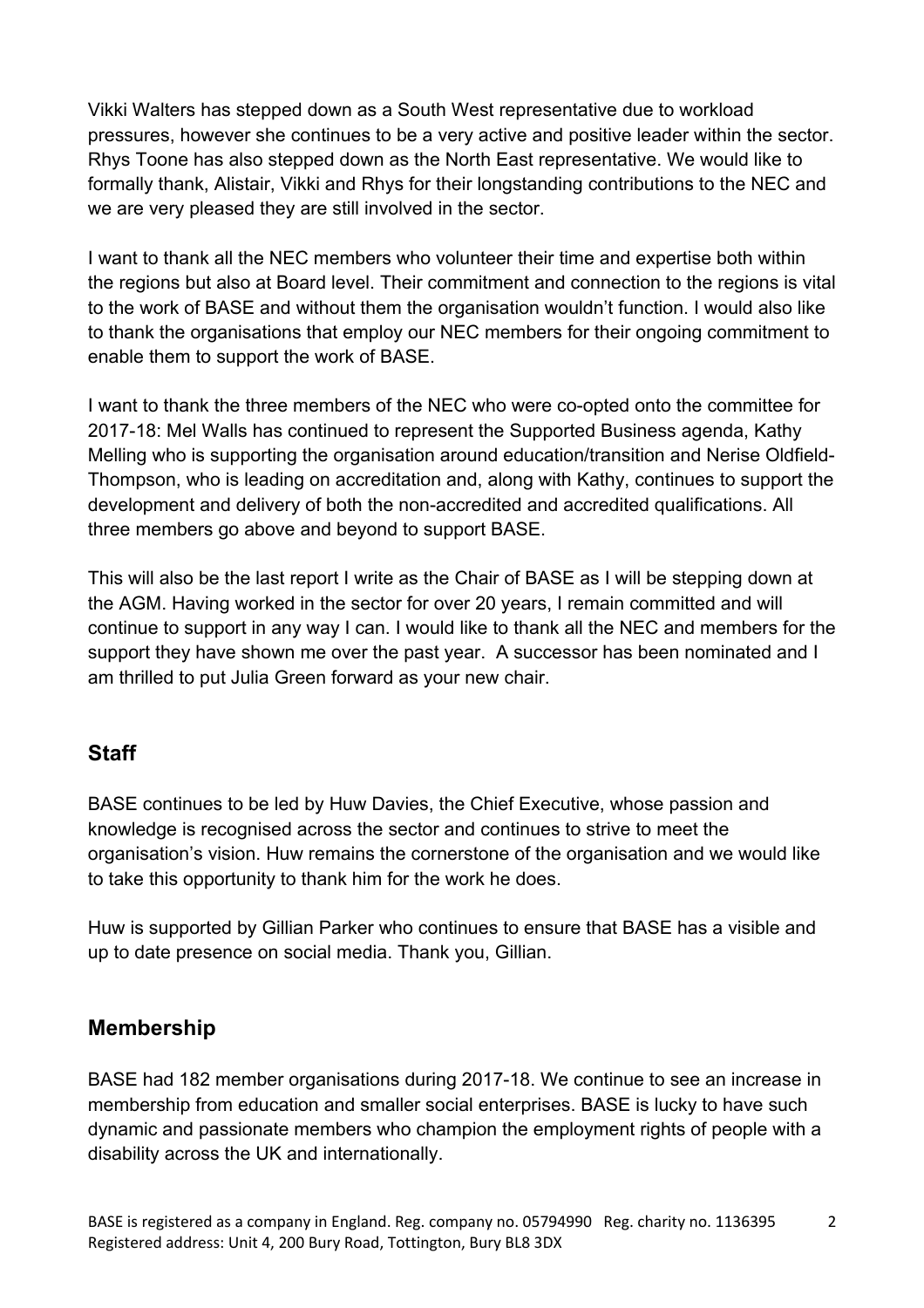With continued financial pressures across the public sector, 2017-18 continued to provide challenges for many members but again Supported Employment services/providers have been resilient and innovative. Despite some of these challenges, membership levels have increased this year.

As an association, the regional leads continue to hold regular network meetings across the regions as a way of providing consultation, debate, updates and presentations to our members. BASE is continuously looking to improve the opportunities to connect with its members and welcomes any feedback on how this can be achieved.

Our 2017 conference was attended by around 180 delegates and was a great success. The feedback from members was overall very positive and, as always, the awards remain a highlight of the event.

We have implemented further changes to the website and the feedback from members has been positive but, again, we welcome any feedback.

### **Collaborations and partnership work**

**Proof of Concept sites** - We are now 6 months into the DWP's proof of concept and BASE continues to monitor progress, supporting with model fidelity auditing of the providers involved. This is an exciting opportunity for the sector to demonstrate the effectiveness of the Place, Train and Maintain model. There are 9 pilot sites across the UK delivering against the 18-month program and BASE was pleased that all sites chosen were members. The sector is excited to see this initiative and the opportunities it may bring in the future. BASE will continue to work with DWP to influence its development and address the challenges associated with it.

**SEQF** - BASE has developed a Supported Employment Quality Framework in partnership with other European associations and a shortened version is being used with the Proof of Concept sites. This provides an exciting opportunity for both providers and commissioners to focus on and drive up quality within the sector.

**Apprenticeships -** BASE has been working with the pacesetter group, led by the National Apprenticeship Service. BASE continues to welcome any case studies of good work happening around accessible apprenticeships.

**Supported Businesses** - BASE has been working with the Supported Business Alliance and has contributed £17,000 towards the support needed around negotiations to secure ongoing funding for our members. DWP has announced transitional funding arrangements, which were well received by our members and 7 task groups are now progressing this work through a steering group.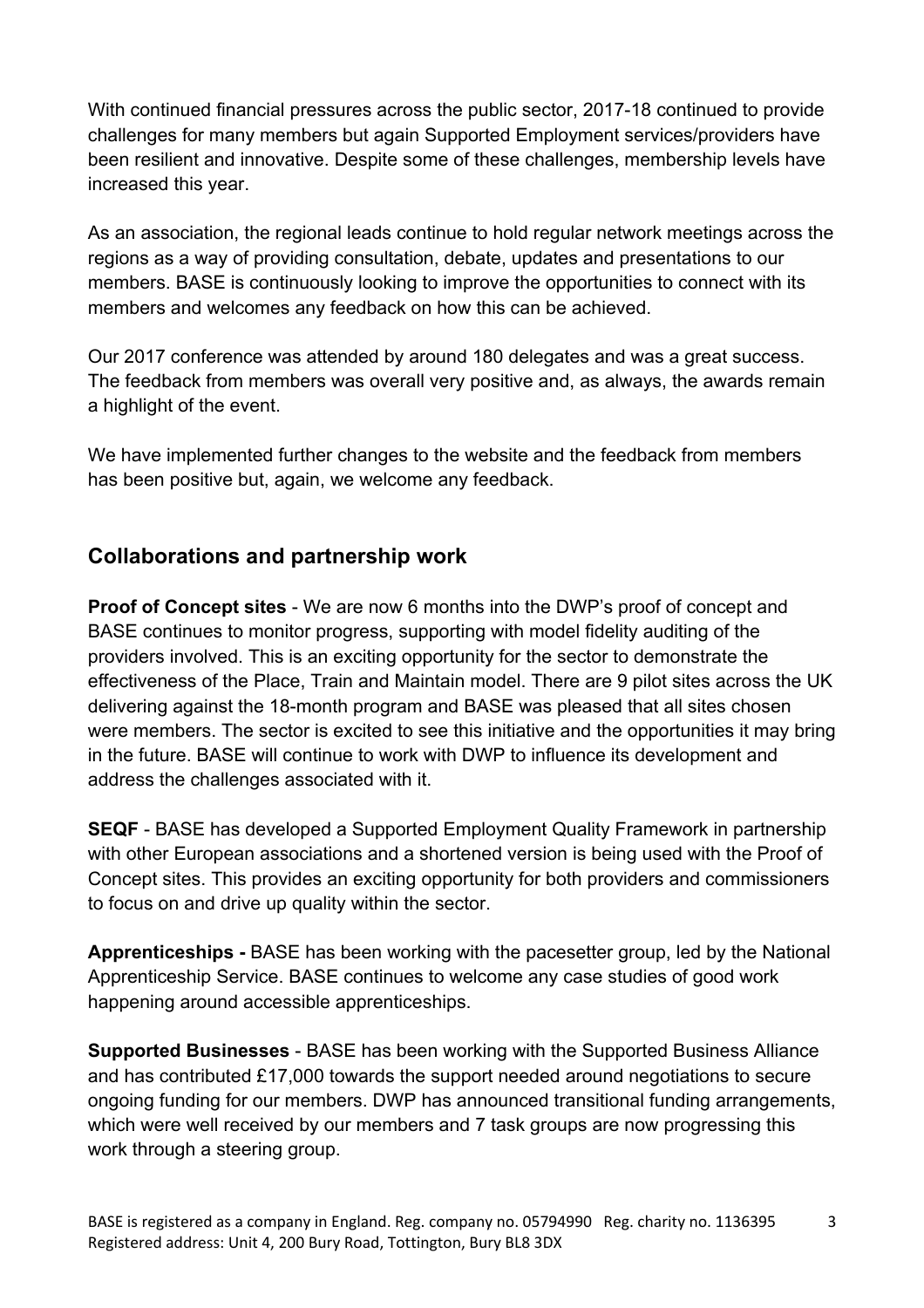**Employment is Everyone's Business phase 2 -** BASE completed this DfE-funded project, jointly delivered with NDTi and has since been commissioned to support the second phase which focuses on embedding Supported Employment models into mainstream education provision across Berkshire. The first phase resulted in three publications available to support providers and commissioners and these can be found on the project pages of the BASE website.

BASE has continued to be involved in a range of policy task groups, including areas such as Access to Work, the follow-on to Specialist Employability Support, the expansion of IPS, assisted apprenticeships, supported internships and we led on the refresh of the National Occupational Standards.

BASE has had a constructive year for collaboration and has achieved many positive outcomes for the sector by doing so. The organisation will continue to look at opportunities to collaborate over the coming year.

# **Training and Consultancy**

BASE's not-for-profit community interest company, Inclusive Trading CIC, continues to deliver a range of bespoke and off the shelf training and consultancy services on behalf of BASE. We have delivered an extensive programme of both accredited and unaccredited training. Inclusive Trading CIC is exploring other training packages that could support the industry. BASE undertook a survey with members around additional training and will use this information to continue to develop packages that meet these needs.

Over 300 people have now enrolled on the Certificate course and demand for this training continues. We also delivered 14 unaccredited training courses during the year. In addition, we delivered consultancy support to several member and non-member organisations.

#### **Finances**

BASE relies on income from three main sources: membership subscriptions, training and consultancy activity, and conference revenue. The separate Treasurer's report provides details around the financial viability of the organisation. However, we are confident that the strategy sees BASE in a good position.

### **The Year Ahead**

2018-19 has continued to provide both challenges and opportunities for BASE and its members but we remain committed to supporting our members through these times. We are committed to continuing to focus on securing sustainable funding for the sector and